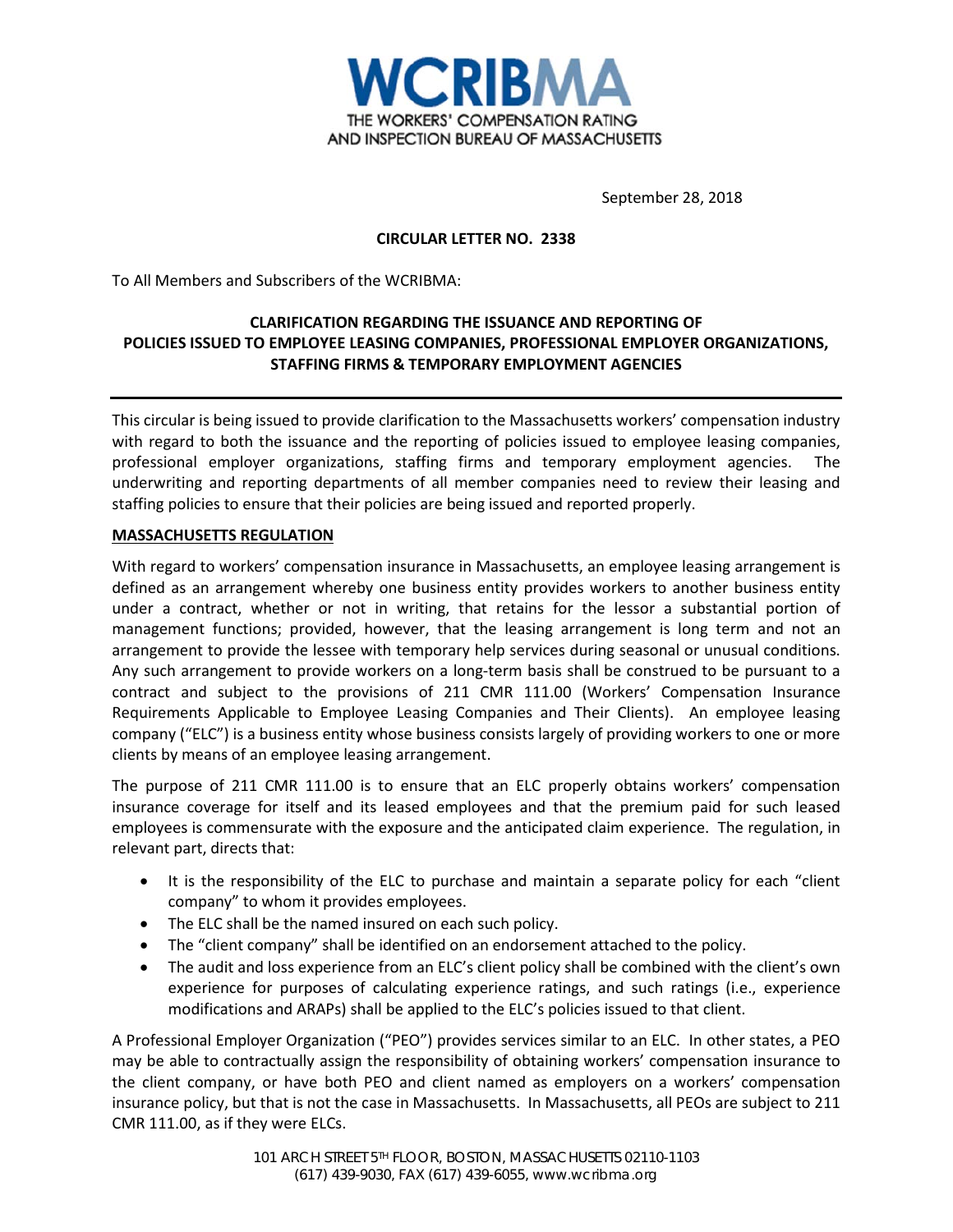**All ELC and PEO policies must be issued and reported to the WCRIBMA and NCCI in accordance with the following manuals. The enclosed guidelines are intended to summarize the information in, but should never be considered a replacement for, these manuals.** 

- **MA Workers' Compensation Workers' Compensation and Employers Liability Insurance Manual**
	- o Rule IV.D.12. Premium for Leased Employees
	- o Rule IX.E. Employee Leasing Arrangements
- **WCIO's Workers Compensation Policy Reporting Specifications Manual (WCPOLS)**
	- o Header Record (Record 01)
		- **Employee Leasing Policy Type Code (Field 9)**
	- o Name Record (Record 02)
		- **PEO or Client Company Code (Field 6)**
		- Name of Insured (Field 7)
	- o Massachusetts Employee Leasing Endorsement (Record FA)
- **MA Workers' Compensation Policy Data Reporting Guide**
	- o Section V.K. Employee Leasing/PEO/Labor Contractors *policy issuance requirements*
	- o Section VII.F. Employee Leasing/PEO/Labor Contractors *electronic reporting requirements*
	- o Section VII.A. Transaction Code 16 Proof of Coverage a/k/a Notice of Policy Issuance *contains information on electronically reporting Issue Notices on leasing client policies.*
	- o Appendix III.D. Endorsement Record Types

#### • **NCCI's Experience Rating Plan Manual**

o Massachusetts Exception to Rule 5A

## **POLICIES INSURING EMPLOYEES PROVIDED TO A CLIENT BY AN ELC OR A PEO**

As discussed above, in Massachusetts, ELCs and PEOs are required to obtain and maintain a separate workers' compensation policy for each client to whom they provide Massachusetts employees. Each such policy shall be issued to the ELC or PEO as the named insured, and the client shall be named on an endorsement, specifically the Massachusetts Employee Leasing Endorsement, WC200304B. The client's intrastate or interstate experience modification and Massachusetts ARAP must be applied to this policy, and the experience of the leasing policy will be used in future calculations of the client's ratings. The MA leasing client's experience should not be included in the ELC's or PEO's experience ratings.

If the **leasing client is a corporation** and the client's corporate officers are leased from the ELC or PEO, then those officers will be insured by the policy, and their payroll is not subject to the corporate officer minimum or maximum because they are not corporate officers of the policy's named insured. Additionally, the client company's leased corporate officers cannot exclude themselves from coverage under the leasing policy by submitting a Form 153 from the Massachusetts Department of Industrial Accidents ("DIA") because they are now employees of the ELC or PEO and must be insured by their employer.

If the **leasing client is a sole proprietorship, partnership or LLC**, and the sole proprietor, partner(s) or LLC members are leased from the ELC or PEO, then those individuals will be insured on the client leasing policy as employees of the ELC or PEO, and the actual payroll they receive from the ELC or PEO will be included on the policy, not the Basis of Premium amount.

| <b>Employee Leasing</b> | For Reporting Purposes-Record 01, Field 9:                                  |
|-------------------------|-----------------------------------------------------------------------------|
| Policy Type Code        | • 5 – Employee Leasing Policy for Leased Workers of a Single Client Company |
| ELC/PEO and             | <b>For Issuance Purposes:</b>                                               |
| <b>Client Names</b>     | • The ELC or PEO should be the only named insured on the policy.            |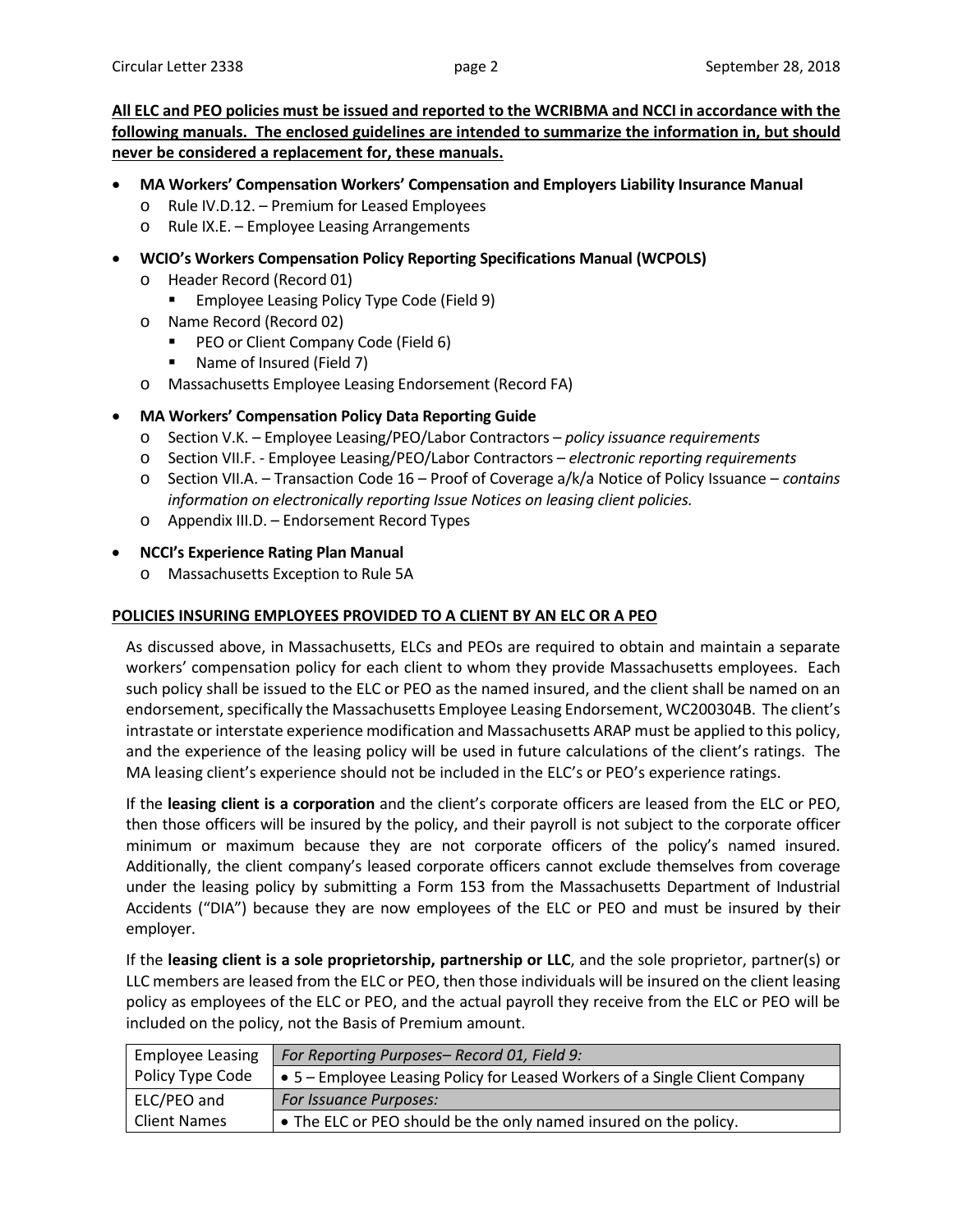|                          | • The client must not be named as an employer on the policy because they are<br>not in fact the employer and because the client is not (typically) combinable |
|--------------------------|---------------------------------------------------------------------------------------------------------------------------------------------------------------|
|                          | for experience rating purposes with the ELC or PEO.                                                                                                           |
|                          |                                                                                                                                                               |
|                          | • The client must be named on the Massachusetts Employee Leasing                                                                                              |
|                          | Endorsement, WC200304B.                                                                                                                                       |
|                          | For Reporting Purposes - Record 02, Field 6 - PEO/Client Company Code:                                                                                        |
|                          | • Report the ELC or PEO company name as the primary name, and                                                                                                 |
|                          | • Report the ELC or PEO company name as a "P" name, and                                                                                                       |
|                          | • Report the Client company name as a "C" name with its own name link code.                                                                                   |
|                          | For Issuance Purposes:                                                                                                                                        |
|                          | • WC200304B must be attached to the policy to restrict coverage to employees                                                                                  |
|                          | leased to the one client named on the endorsement.                                                                                                            |
|                          | • The client's name, FEIN, and address must be shown on the endorsement.                                                                                      |
| Endorsements             | For Reporting Purposes - Record FA - MA Employee Leasing Endorsement:                                                                                         |
|                          | · Report Endorsement number WC200304B.                                                                                                                        |
|                          | • Report the client company's name, FEIN & address in this record.                                                                                            |
|                          | • See The MA Policy Data Reporting Guide, Appendix III-D for details.                                                                                         |
| <b>Experience Rating</b> | For Issuance Purposes:                                                                                                                                        |
|                          | • Use of the client's separately maintained intrastate or interstate experience                                                                               |
|                          | modification and Massachusetts ARAP is required for both voluntary and                                                                                        |
|                          | assigned risk policies.                                                                                                                                       |
|                          | . The ELC's or PEO's own experience modification or ARAP should not be                                                                                        |
|                          | applied to a client policy.                                                                                                                                   |
|                          | • The experience from a client policy should not be included in the calculation of                                                                            |
|                          |                                                                                                                                                               |
|                          | an ELC's or PEO's own intrastate or interstate experience modification or ARAP.                                                                               |

## **POLICIES INSURING THE NON-LEASED EMPLOYEES OF AN ELC OR PEO**

If the ELC or PEO has **non-leased employees** in Massachusetts (employees who are not leased out to client companies – which can include temporary employees if the ELC or PEO does both leasing and temping), those employees must be insured on a policy with endorsement WC200305A, the Massachusetts Exclusion of Coverage for Leased Employees Endorsement.

| <b>Employee Leasing</b>  | For Reporting Purposes - Record 01, Field 9:                                     |
|--------------------------|----------------------------------------------------------------------------------|
| Policy Type Code         | • 3 – Employee Leasing Policy for Non-Leased Workers of ELC                      |
| ELC/PEO Name             | For Issuance Purposes:                                                           |
|                          | • The ELC or PEO should be the only named insured on the policy.                 |
|                          | • Clients must not be listed as named insureds.                                  |
|                          | For Reporting Purposes - Record 02, Field 6 - PEO/Client Code:                   |
|                          | • Report the ELC or PEO company name(s) as a "P" name(s).                        |
| Endorsements             | For Issuance Purposes:                                                           |
|                          | • WC200305A must be attached to restrict the policy's coverage to the ELC's or   |
|                          | PEO's own employees not leased out to client companies.                          |
|                          | • If the ELC or PEO does employee leasing and provides temporary employees,      |
|                          | then a policy with this endorsement will provide coverage for the temporary      |
|                          | employees.                                                                       |
| <b>Experience Rating</b> | For Issuance Purposes:                                                           |
|                          | • Use of the ELC's or PEO's intrastate or interstate experience modification and |
|                          | Massachusetts ARAP is required for both voluntary and assigned risk policies     |